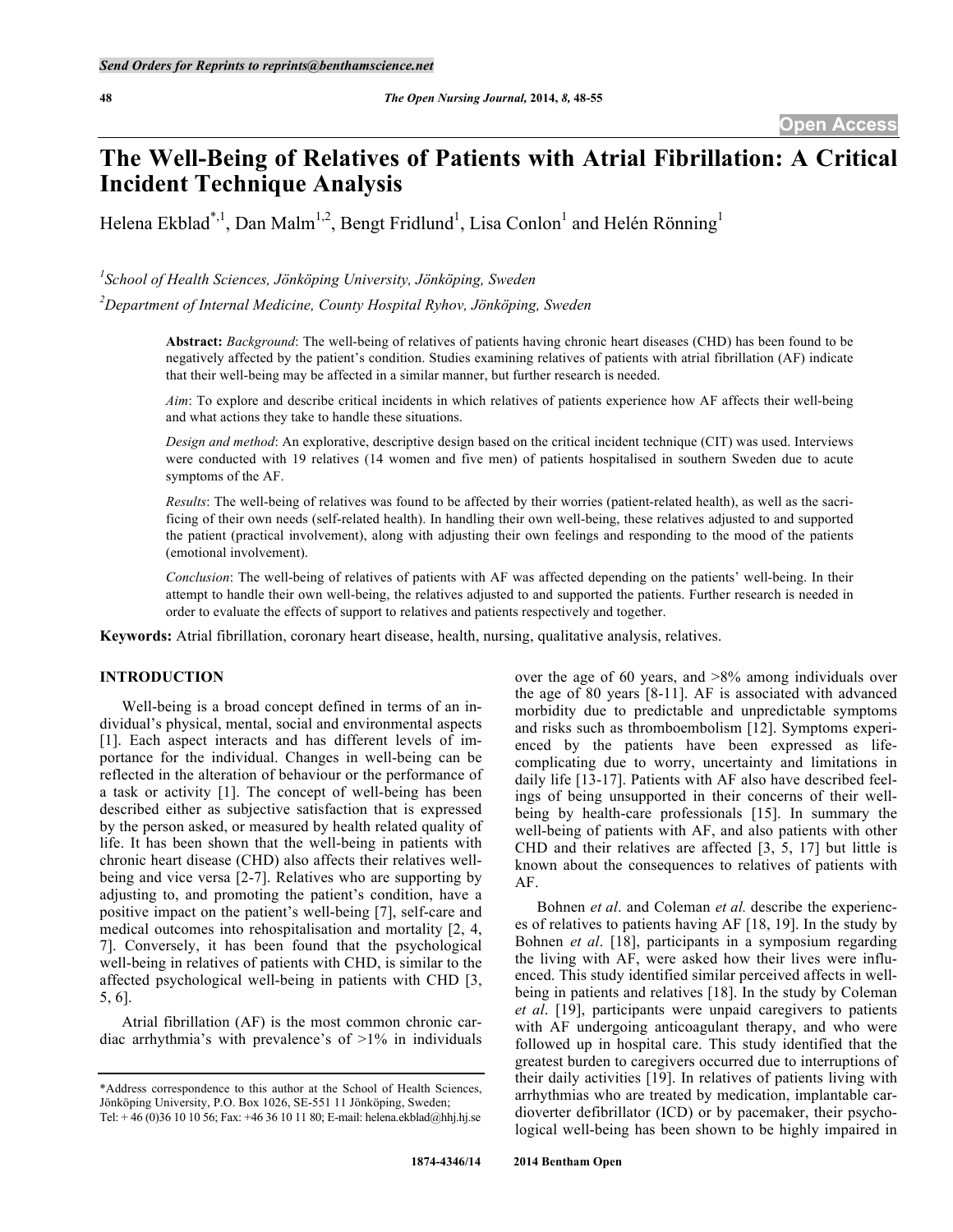comparison to the healthy study samples [20, 21]. These studies indicate that AF not only affects the patient, but also the relatives. As AF has now become noted as a health scourge [8-10, 18-21], a deeper knowledge is needed as to how relatives of patients with symptoms of AF are affected. Therefore, the aim of this study was to explore and describe critical incidents in which relatives of patients experience how AF affects their well-being and what actions they take to handle these situations.

# **METHOD**

#### **Study Design and Method Description**

The study used an explorative and descriptive design with a qualitative method analysis conducted according to the critical incident technique (CIT) [22]. The objective of utilising this method was to obtain observations of human behaviour in defined situations, which are collected aimed to provide findings focused on solutions to practical problems [22-24]. A critical incident is a major situation of great importance to the participants involved. The activity investigated has a well-defined purpose and the participants are asked to provide descriptions of situations, either positive or negative, that they perceive as significant to the aim of the study [22, 23].

# **Relatives**

The inclusion criterion was that the participant had to be a relative of a patient with AF hospitalised due to acute symptoms at a county hospital in southern Sweden [16]. The relatives included had to speak and understand Swedish, and had to be  $\geq$  18 years of age. Relatives had to felt that they had experienced a situation where their well-being had been affected in relation to the patient's AF. The relatives were found among patients with AF which had participated in an earlier study [16]. Relatives were asked to participate in the study by a nurse in a cardiac care department during the patients' hospitalisation. A total of 19 relatives were included (Table **1**). Of the 19, 16 were partners living together with the patient and the remaining three were: a mother, a son, and a daughter-in-law. The median age was 66 years (30-82 years), 14 were female and five male, with 10 having elementary school as their highest educational level. The time between the patients' diagnosis and the interview had median of 6 years (1 month-32 years) (Table **1**).

## **Procedure and Interviewing**

Within two weeks after the patients hospitalisation [16], the first researcher (HE) made contact with the relatives to make an appointment for an interview. Semi-structured

**Table 1. Characteristics of relatives (N=19) and patients with atrial fibrillation.**

| Relative               | <b>Relative</b>  | <b>Relative</b>             | <b>Relative</b>               | Relative                       | <b>Patient</b>                               | Patient                                                    |
|------------------------|------------------|-----------------------------|-------------------------------|--------------------------------|----------------------------------------------|------------------------------------------------------------|
| Number,<br><b>Sex</b>  | Age,<br>in Years | <b>Educational</b><br>Level | <b>Civil</b><br><b>Status</b> | Number of<br><b>Situations</b> | <b>Type of Atrial</b><br><b>Fibrillation</b> | <b>Duration of Time Since</b><br><b>Diagnosis in Years</b> |
| N01, female            | 73               | 1                           | $\mathbf{1}$                  | $\mathbf{1}$                   | Permanent                                    | 14                                                         |
| N <sub>02</sub> , male | 65               | $\overline{c}$              | 1                             | $\overline{4}$                 | Permanent                                    | <1                                                         |
| N03, female            | 78               | 1                           | $\mathbf{1}$                  | 10                             | Intermittent/persisting                      | 9                                                          |
| N04, male              | 39               | 3                           | 1                             | 11                             | Intermittent/persisting                      | 17                                                         |
| N05, female            | 37               | $\overline{3}$              | $\mathbf{1}$                  | 9                              | Intermittent/persisting                      | 17                                                         |
| N <sub>06</sub> , male | 67               | 1                           | $\mathbf{1}$                  | $\overline{4}$                 | Intermittent/persisting                      | $\overline{2}$                                             |
| N07, female            | 82               | 1                           | $\overline{2}$                | $\overline{2}$                 | Intermittent/persisting                      | 5                                                          |
| N08, female            | 64               | 1                           | 1                             | 13                             | Intermittent/persisting                      | 1                                                          |
| N09, female            | 62               | $\overline{2}$              | $\mathbf{1}$                  | 5                              | Intermittent/persisting                      | <1                                                         |
| N10, female            | 75               | 1                           | $\mathbf{1}$                  | 4                              | Intermittent/persisting                      | 32                                                         |
| N11, female            | 66               | 3                           | $\mathbf{1}$                  | $\overline{4}$                 | Intermittent/persisting                      | 9                                                          |
| N12, male              | 64               | $\overline{2}$              | $\mathbf{1}$                  | 5                              | Intermittent/persisting                      | $\leq$ 1                                                   |
| N13, female            | 58               | 1                           | 1                             | 15                             | Intermittent/persisting                      | 10                                                         |
| N14, male              | 66               | 1                           | 1                             | $\tau$                         | Intermittent/persisting                      | 16                                                         |
| N15, female            | 59               | $\overline{2}$              | $\mathbf{1}$                  | $\overline{7}$                 | Intermittent/persisting                      | $\overline{4}$                                             |
| N16, female            | 74               | 1                           | 1                             | 6                              | Permanent                                    | <1                                                         |
| N17, female            | 30               | $\overline{2}$              | $\mathbf{1}$                  | 20                             | Intermittent/persisting                      | 6                                                          |
| N18, female            | 77               | $\overline{3}$              | $\mathbf{1}$                  | 6                              | Intermittent/persisting                      | 23                                                         |
| N19, female            | 70               | 1                           | 1                             | 3                              | Permanent                                    | 4                                                          |

Educational level; 1= elementary school, 2=high school, 3=university. Civil status; 1= living with a partner, 2= living alone.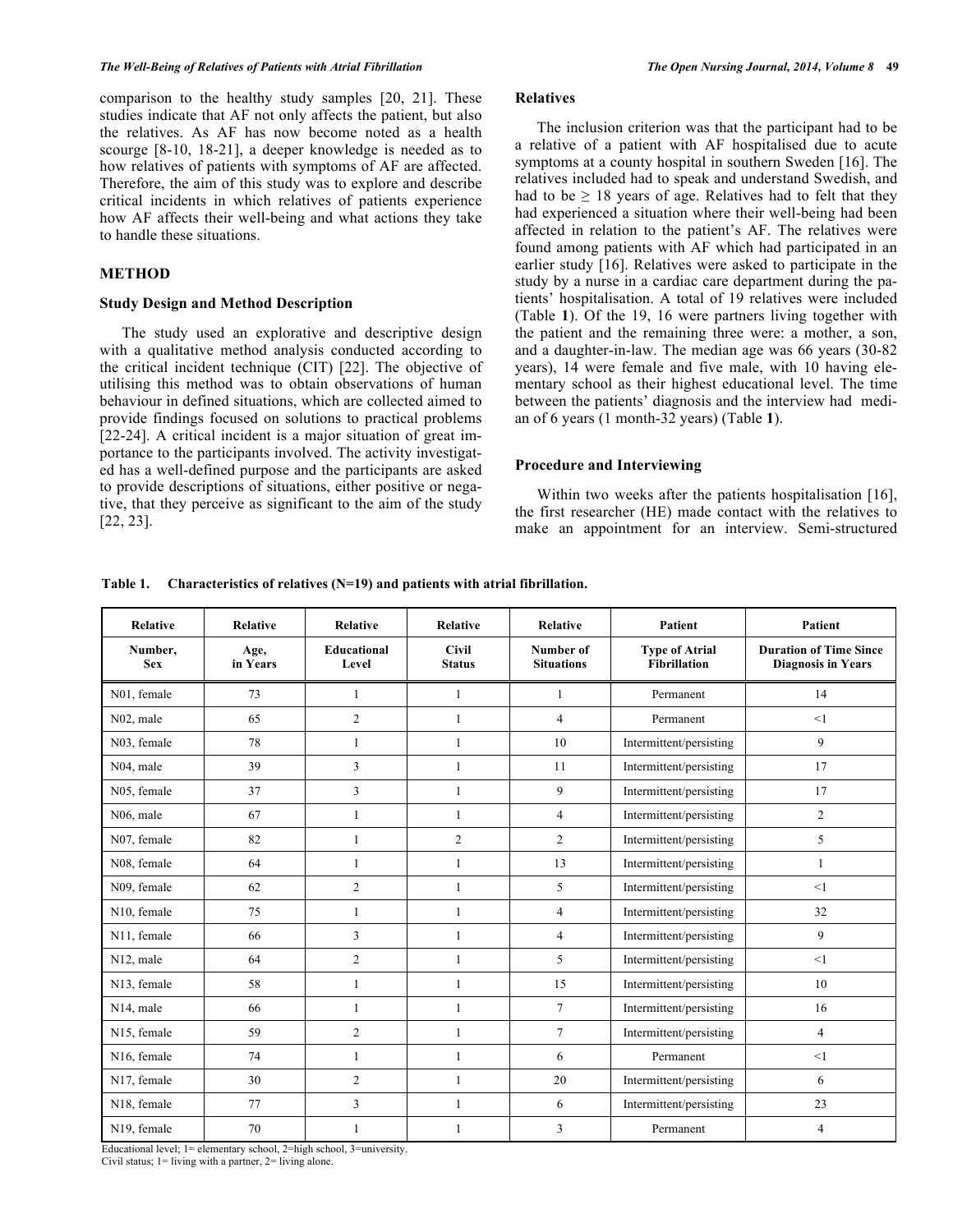interviews were conducted by the first researcher during September 2009 and June 2010, with the majority of the interviews taking place in the participants' home. This was the participant's place of choice. The interviews were based on three open-ended questions constructed by the researchers. All researchers had extensive clinical and methodological experience. The following questions were asked: 'Describe a situation related to the patient's AF which affected your well-being', 'How were these situations handled', and 'Clarify the consequences of the situation' [22, 23]. These questions were supplemented with follow-up questions, if needed. To ensure concordance, the three initial open-ended questions were tested in two pilot interviews, where a selection of relatives was based on their sex, age and the patients' duration of AF (N01, N02; see Table **1**). These pilot interviews highlighted that there were no adjustments required, and were subsequently included in the study. The interviews were recorded digitally, lasting between 15-63 minutes. All of the interviews were transcribed verbatim by the first researcher.

### **Data Analysis**

Data analysis was commenced by the first researcher by thoroughly reading through the interviews several times in order to become familiar with the content. Situations affecting the relatives' well-being according to the aim, were delimited and subjected to structural analysis in their character and content [23]. For example, a critical incident could be a situation where a relative experienced anxiety regarding the patients' symptoms. A total of 128 situations were initially identified and subsequently sorted. Comparisons between experience as well as between actions were made in order to find similarities and differences. Situations were further categorised by experiences into 18 subcategories (Table **2**) and by actions into 17 subcategories (Table **3**). In order to de-

**Table 2. Summary of the subcategories, categories and main areas in the experience of situations affecting well-being in relatives of patients with atrial fibrillation (N=19).**

| <b>Citation</b>                                                                                                                              | Subcategory                                                                                | Category                         | <b>Main Area</b>           |
|----------------------------------------------------------------------------------------------------------------------------------------------|--------------------------------------------------------------------------------------------|----------------------------------|----------------------------|
| "If he takes Warfarin he can have a stroke. I know you can<br>because I work with people sick from a stroke" (N13).                          | To experience anxiety about the patient's medical<br>treatment $(n = 19)$                  | Worrying for<br>the patient      | Patient-<br>related health |
| "Despite you know you believe it is life-threatening" (N17).                                                                                 | To experience anxiety about the patient's symptom<br>$(n = 16)$                            |                                  |                            |
| "One time I got to see her grab the snow shovel out here  I<br>thought that she would absolutely not do well" (N12).                         | To experience anxiety from physical exertion by the<br>patient ( $n = 16$ )                |                                  |                            |
| "Yeshow must it damage the heart while going on like this<br>$\therefore$ "(N03).                                                            | To experience anxiety in remaining or recurrent<br>symptom in the patient $(n=12)$         |                                  |                            |
| "After an attack, I can wake up scared that he may not<br>breathe" (N17).                                                                    | To experience anxiety after symptom in the patient<br>$(n = 11)$                           |                                  |                            |
| "The fibrillation could produce thrombosis and damage the<br>heart, so I feel so uneasy" (N09).                                              | To experience anxiety about the risk of complica-<br>tion in the patient ( $n = 10$ )      |                                  |                            |
| "I know so little, and then she doesn't tell everything. I don't<br>want us to risk anything" (N12).                                         | To experience a lack of knowledge about the pa-<br>tient's symptom $(n = 21)$              | Sharing the<br>patient's worry   |                            |
| "It is hard to keep her courage up" ( $N04$ ).                                                                                               | To experience myself as supportive for the patient<br>$(n = 11)$                           |                                  |                            |
| "It is nice that the health services understand that all of this is<br>more than only a problem with the heart" (N08).                       | To experience external support for the patient and<br>myself $(n = 8)$                     |                                  |                            |
| "Typicallynot now again, and I feel like I just get so tired<br>from it We want to have a normal life" $(N17)$ .                             | To experience frustration of own situation<br>$(n = 24)$                                   | Sacrificing own<br>needs         | Self-related<br>health     |
| "Mentally we know that it is a psychological barrier. He<br>avoids all situations that can be linked to heart beat occur-<br>ring" $(N17)$ . | To experience frustration over the patient's behav-<br>iour ( $n = 19$ )                   |                                  |                            |
| "I do not want him to be influenced by my thoughts" (N11).                                                                                   | To experience a lack of space of own feelings<br>$(n = 11)$                                |                                  |                            |
| "It is a feeling that I always have to be strong" (N17).                                                                                     | To experience despair when the patient cannot<br>manage to perform an activity ( $n = 7$ ) |                                  |                            |
| "When she lives with us affecting both family and working<br>life" $(N04)$ .                                                                 | To experience a lack of space of own rest $(n = 6)$                                        |                                  |                            |
| "I have a bad conscience because I think it's nice to go off to<br><i>work</i> " (N08).                                                      | To experience a lack of space of own time $(n = 6)$                                        |                                  |                            |
| "When it is hard for her it will be hard for me" (N06).                                                                                      | To experience compassion for the patient $(n = 26)$                                        | Sympathizing<br>with the patient |                            |
| "It's okay to give up a sexual life. It is more important that he<br>will be alive" (N08).                                                   | To experience uncertainty about activity with the<br>patient ( $n = 15$ )                  |                                  |                            |
| "How do you dare and not let it limit life?" (N17).                                                                                          | To experience uncertainty about the patient's future<br>condition $(n = 8)$                |                                  |                            |
| Number in parentheses in subcategories indicates the number of critical situations.                                                          |                                                                                            |                                  |                            |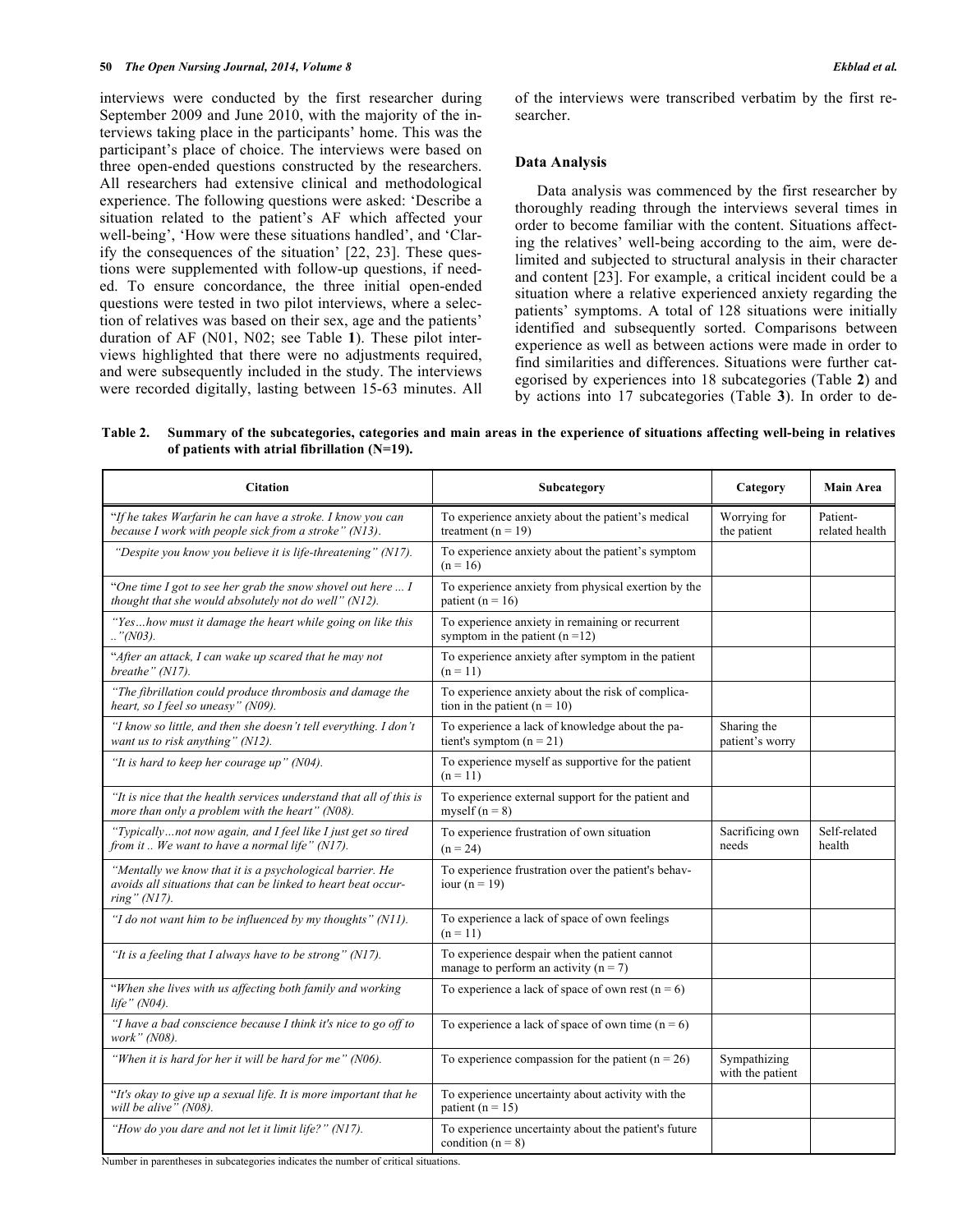#### **Table 3. Summary of the subcategories, categories and main areas regarding actions taken by the relatives of patients with atrial fibrillation (N=19) in order to handle situations affecting their well-being.**

| <b>Citation</b>                                                                                                                                                                | Subcategory                                                                                                | Category                                | <b>Main Area</b>           |
|--------------------------------------------------------------------------------------------------------------------------------------------------------------------------------|------------------------------------------------------------------------------------------------------------|-----------------------------------------|----------------------------|
| "If I think that there is something going on, then I peep<br>a little extra" (N03).                                                                                            | To manage a substantial risk of impairment in<br>patient's symptoms $(n = 10)$                             | Adjusting to the<br>patient's condition | Practical involve-<br>ment |
| " and we do not plan so much then. For this fibrilla-<br>tion has come back a little bit so it's clear that it af-<br>fects and like I said concerning planning eh" ( $N15$ ). | To manage the unpredictability of patient's<br>symptoms $(n = 9)$                                          |                                         |                            |
| "You become lazier. Turns on the TV instead" (N14).                                                                                                                            | To manage impaired physical strength of the<br>patient $(n = 8)$                                           |                                         |                            |
| "I ask him to call in to the hospital before it gets too late<br>in the evening" (N08).                                                                                        | To manage demands on availability $(n=8)$                                                                  |                                         |                            |
| "I'll take her to the hospital when I hear that it is off<br>sync" (N14).                                                                                                      | To manage patient's need of contact with<br>healthcare facilitates $(n=15)$                                | Providing support to<br>the patient     |                            |
| "I am listening to and counting her heartbeat " (N14).                                                                                                                         | To manage the patient's symptom together<br>$(n = 18)$                                                     |                                         |                            |
| "I get to take time off from my job when she doesn't<br>dare to be by herself at home" (N04).                                                                                  | To stay by the patient's side $(n=11)$                                                                     |                                         |                            |
| "We must accept that we cannot travel" (N15).                                                                                                                                  | To ensure patient's close proximity to the<br>healthcare facilitates $(n=11)$                              |                                         |                            |
| "I asked the doctor if it is dangerous for her to exert<br>herself" (N02).                                                                                                     | To obtain knowledge of the patient's symptom<br>$(n = 10)$                                                 |                                         |                            |
| "I am generally worried and afraid that he will<br>die" $(N19)$ .                                                                                                              | To act with feeling regarding the patient's<br>symptom $(n = 21)$                                          | Adjusting to own<br>feelings            | Emotional<br>involvement   |
| "I say that we are going to the hospital, and he argues<br>against it" (N09).                                                                                                  | To manage his/her own anxiety by asking the<br>patient to contact the healthcare facilitates<br>$(n = 13)$ |                                         |                            |
| "I get angry at myself and think that I have to pull my-<br>self together" (N17).                                                                                              | To manage his/her own anxiety about impair-<br>ment in the patient's symptom $(n = 13)$                    |                                         |                            |
| "I said, 'Is that necessary to climb upon the roof?"<br>$(N16)$ .                                                                                                              | To manage his/her own anxiety about physical<br>exertion of the patient $(n = 12)$                         |                                         |                            |
| "It is lately that I've been thinking more, when it has<br>come more often" (N08).                                                                                             | To manage uncertainty about the future<br>$(n = 11)$                                                       |                                         |                            |
| "I get irritated, but I do not show it" (N14).                                                                                                                                 | To manage the patient's behaviour when the<br>patient is upset $(n = 17)$                                  | Responding to the<br>patient's mood     |                            |
| "I ask when he gets home if he has managed to dance<br>and if he felt anything" (N08).                                                                                         | To manage uncertainty about appropriate ac-<br>tivity with the patient $(n = 15)$                          |                                         |                            |
| "I did it instead when seeing his worry before exertion<br>" $(N17)$ .                                                                                                         | To manage with patient's anxiety about physi-<br>cal exertion $(n = 8)$                                    |                                         |                            |

Number in parentheses in subcategories indicates the number of critical situations.

scribe the general character, the subcategories in experience and actions (Tables **2** and **3**) were then divided into four categories respectively. Finally, two main areas emerged in experience and action respectively (Tables **2** and **3**) describing the overall content in the data [23]. The researchers collaborated during the analysis process until a negotiated consensus was reached [25].

#### **Ethics**

The study followed the principles outlined in the Declaration of Helsinki [26] with permission obtained from the Regional Committee for Human Research, Linköping University, Sweden (Dnr: M8-09). After permission from patients, the relatives were asked about their willingness to participate. Verbal and written information was provided concerning the aim of the study, data confidential handling and voluntary participation. Relatives were informed that withdrawing, at any time, would not result in any consequences for future care regarding the patients or themselves [26].

# **RESULTS**

The well-being of relatives was affected by their worries (patient-related health; Table **2**. experience), and the sacrificing of their own needs (self-related health; Table **2**. experience). In order to handle their own well-being, relatives adjusted to and supported the patient (practical involvement; Table **3.** actions), and adjusted their own feelings and responded to the mood of the patient (emotional involvement; Table **3**. actions).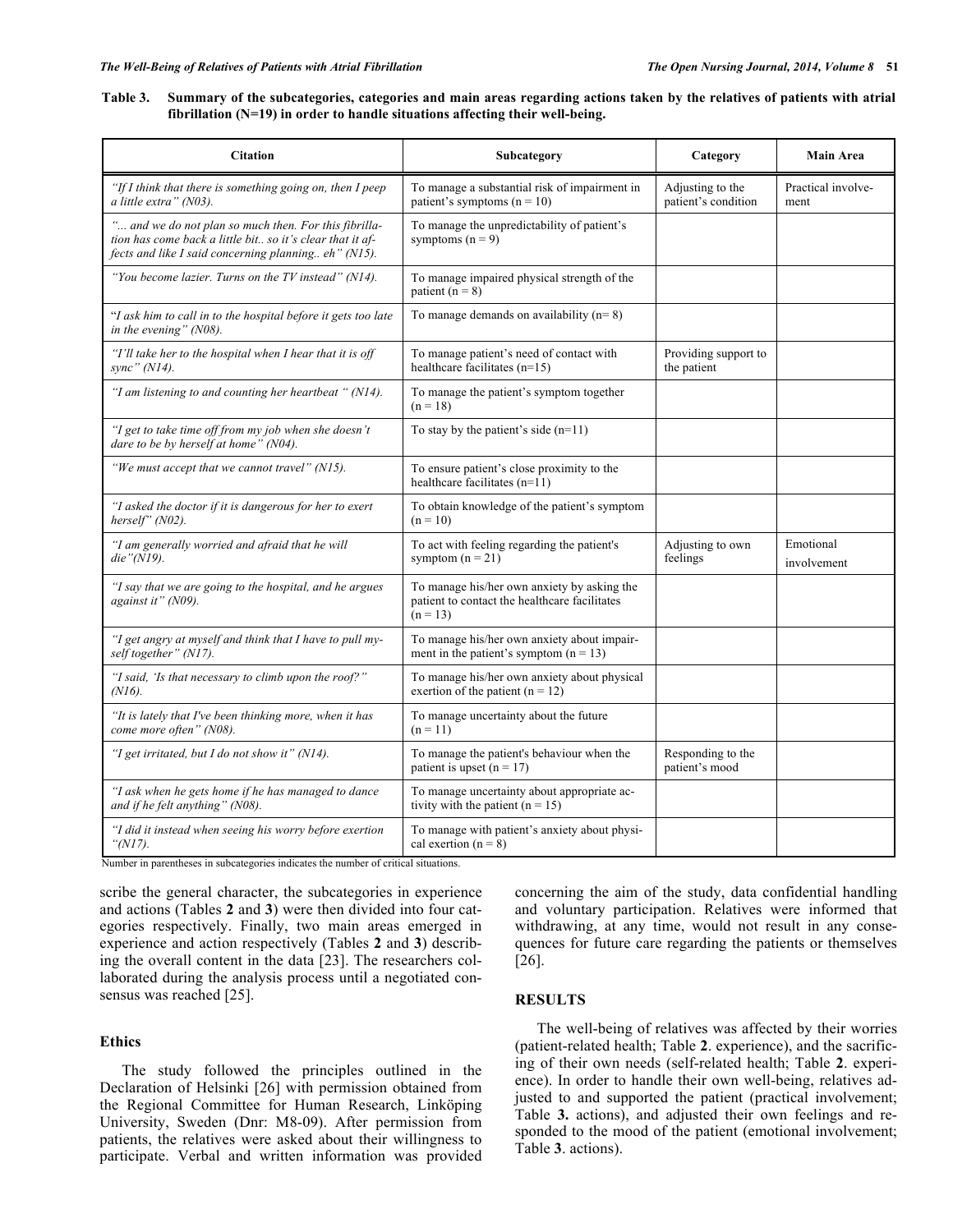#### **EXPERIENCE**

#### **Patient-Related Health**

This main area identified described how relatives experienced their well-being affected by the patient's health, such as, being worried for the patient, but also as sharing the patients worry (Table **2**). The worry for the patient was related to their symptoms, the risks of AF or its treatment, and a fear for the patient's life when endangered by AF. The experience of the relatives was that, by sharing the patient's worry, they may become a source of security and support to the patient. Support from a social perspective and the health care facility meant a sense of security and care for the relative.

#### *Worrying for the Patient*

Relatives experienced anxiety regarding the patient's medical treatment and its risks, especially related to anticoagulant therapy. Another source of anxiety for relatives was the risk of complications of AF, such as risks of stroke or sudden death. There was also anxiety regarding remaining or recurrent symptom, such as worry about the progression of the AF, or that ongoing AF may damage the heart. Both the patient's long-term symptoms, for example impaired physical strength and acute cardiac or breathing symptoms gave relatives anxiety as experienced as a threat to the patient's life*.* The time after symptoms had resolved was also described as a period when relatives experienced more uncertainty and intense anxiety for the patients. Relatives experienced varying levels of anxiety regarding the physical exertion of the patients, based on beliefs that exertion could further damage the heart. This worry became more extensive if symptoms previously experienced by the patient during exertion.

# *Sharing the Patient's Worry*

A lack of knowledge about AF was experienced as complicating the relative's ability to be involved in the situation. Lack of knowledge was also experienced as leading to feelings of being uncomfortable, for example; feelings of anxiety and not having control of the situation. Relatives perceived themselves as a resource for the patient and providing support when the patient did not feel well. Their experience of external support was as someone to rely on when needed.

#### **Self-Related Health**

This main area identified described how the relatives' well-being was affected by the health of the patient. They experienced this as sacrificing their own needs and feeling sympathy for the patient (Table **2**). The relatives perceived limitations in their life and in their relationship to the patient. They felt they were sacrificing their own needs because of the worry about the patient, thereby prioritizing the patient's health. By experienced demands from both themselves and the patient to become stable and that they need to be available to support, if needed. The relatives also experienced sympathy for the patient based on worry and compassion, which was described in terms as difficulty for relatives to feel well unless the patients felt well.

#### *Sacrificing their Own Needs*

Relatives experienced lack of space for their own feelings. This included the impact of not expressed feelings and opinions, but in the same time having concerns in supporting the patient*.* To hold back emotions in order to support the patient's health led to frustration over their own situation. They experienced these feelings in regards to psychological consequences of AF, such as the patient's worry led patients to behaviour that relatives found was too fixed or sensitive to their body or the symptoms. The experience of despair when the patient could not perform activities, for example; walking, meant relatives felt reduced in the ability to perform their activities or perceived that they had to take over responsibilities for activities the patients used to perform. Relatives who had small children in their family also experienced a lack of space for rest. When relatives perceived a lack of space for their own time, they felt guilty about their own needs.

#### *Sympathizing with the Patient*

When relatives recognised that the patient's health was affected by symptoms or psychological consequences of AF, they also became affected. This insight led relatives to feel bad themselves due to compassion for the patient. They also experienced uncertainty about appropriate activity with the patient into fears of worsening the symptoms. This uncertainty led to feelings related to relatives refraining from everyday activities, and also more intimate activities. Uncertainty about the future included concerns about further impairment in the patient's condition and the experience of the worsening in AF as difficult to prevent and predict.

#### **ACTIONS**

#### **Practical Involvement**

This main area identified described what actions relatives took to handle their well-being by practical involvement (Table **3**). Aiming to promote and achieve their individual well-being, relatives adjusted to the patient's actual condition and provided them with support. In order to support patients, relatives became cautious and reflective before commencing activities and further adjusted these activities to the patient's condition. Through actions of providing support to the patients, relatives participated in the situation by caring for them. They acted by assisting the patient and ensuring security in being aware that nothing would risk the patient's health.

# *Adjusting to the Patient's Condition*

To manage the substantial risk of impairment in the patient's health, relatives observed the patient's behaviour and moods, enabling them to adjust to the situation. To manage the unpredictability of a patient's symptom, relatives became cautious, often refraining from their own activities in order not to provoke the patient's health. When attempting to manage impaired physical strength of the patient, relatives adapted activities to meet the patient's condition or gave a 'helping hand'. In order to manage the demands and requirements of patients, relatives also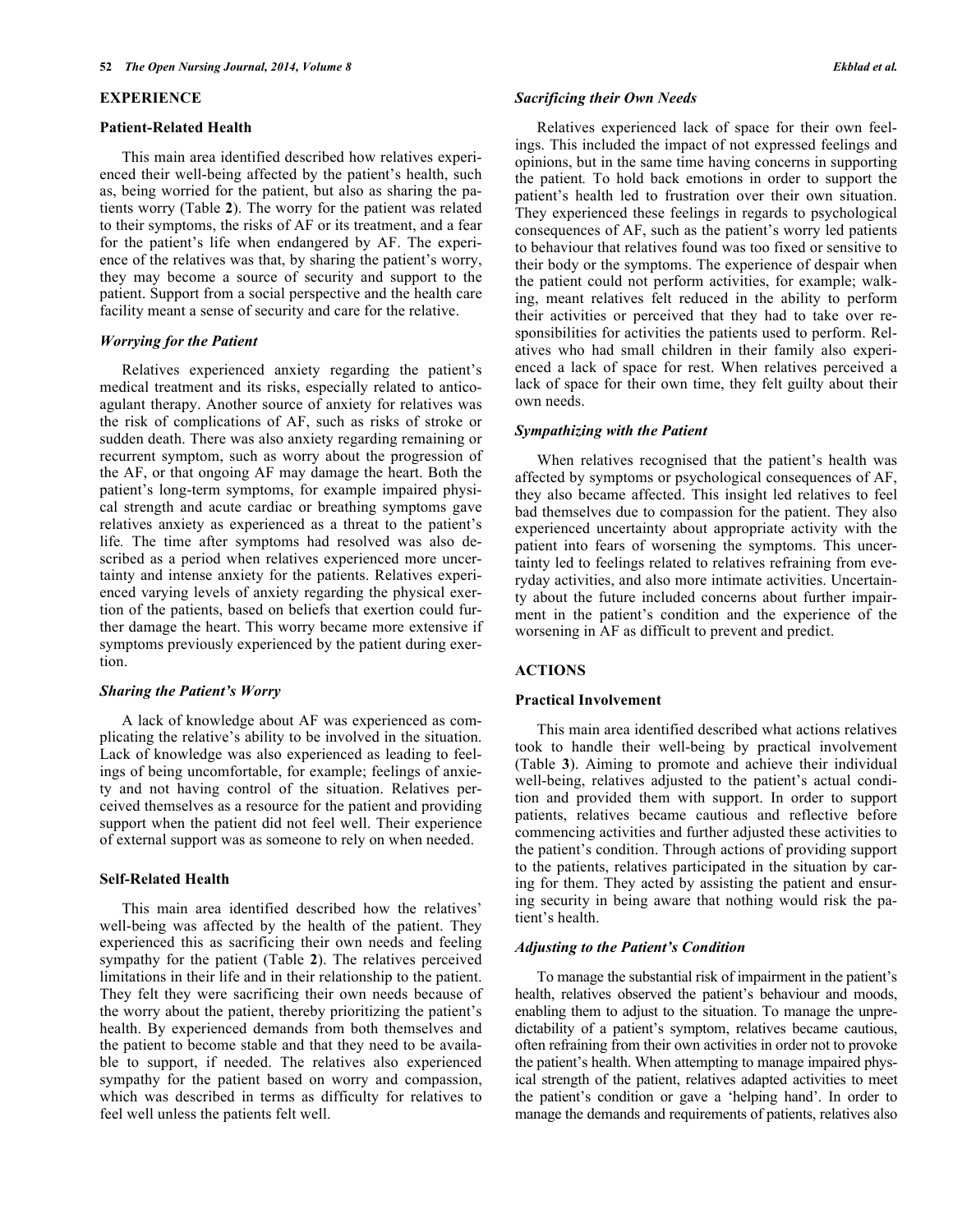included actions to manage their own worry in the particular situation.

#### *Providing Support to the Patient*

When contact with the healthcare facilitates was needed, relatives participated by discussing how the situation should or could be handled with the patient. Sometimes the relatives took over the full responsibility for the action needed, for example; seeking medical assistance. When relatives participated in managing patient's symptoms, this often involved assessing the patient's symptoms and discussing how this situation should be handled. During these situations, relatives described that they wanted to stay with the patient, be available and participate, in what was happening such as; being ready to take the position of practically helping the patient to organize and manage the situation. Relatives also ensured that the patient were in close proximity to a health care facility with access as safe and quickly being made, if needed. Relatives obtained knowledge of the patient's symptoms in order to be able to handle any worsening of the symptoms or to prevent the provocation of it.

#### **Emotional Involvement**

This main area identified described what actions relatives took to handle their well-being by emotional involvement (Table **3**). Aiming to promote and achieve their individual well-being, relatives responded to the situation by adjusting their own feelings and treating the patient's mood. In order to have control over the situation, and the desire to deliver caring behaviour, relatives had to firstly deal with the situation and then adjust their own feelings of worry, uncertainty and demands in responding to the patient's mood. Through these actions, the relatives were aware of both their own health and the health of the patient, and also of their relationship.

## *Adjusting to Own Feelings*

The relatives had to develop their ability to deal with their individual feelings in the situation. They had to handle feelings of their own worry and sadness toward the patient's symptoms and also, at the same time with patient's psychological consequences of the condition. Relatives managed their anxiety by asking the patients to contact health care facility in situations where the patient already had decided to prolong making contact. The relatives also had to manage their own anxiety about impairment from the patient's symptoms by holding back their own feelings for the benefit of the patient's feelings. Another way in which to manage their own anxiety if the patient was performing physically exerting actions, relatives considered themselves to be able to give a helping hand or just observe and be able to act, if necessary. This anxiety was based on the assumption that physical activity worsened the symptoms or could be unhealthy or dangerous when having a heart condition. Managing the uncertainty about the future included ongoing concern for the patient's health, with concern that the condition could be fatal in the long tremor concern it could lead to sudden death.

## *Responding to the Patient's Mood*

In order to manage the patient's behaviour, relatives had to handle the patient's feelings. When a patient was upset, relatives were available as support with conversational assistance or acted by attempting to avoid conflict. Relatives managed the patient's anxiety by being supportive to patients in daring perform appropriate activities. This support could be verbal communication or assisting activities to be undertaken by the patient.

# **DISCUSSION**

#### **Results Discussion**

Relatives are affected by patient-related health and selfrelated health issues. In the relative's experience, they were influenced by worry, sacrificing their needs and feeling sympathy for the patient. In their actions, they were involved both practically and emotionally, for instance, providing support and adjustment to the patient's condition and their own feelings. It was a way in which they felt they could support patient's health and a way that relatives promoted and achieved their own well-being.

Through the experience of AF, the worry for the patient's health, together with the unpredictability of it, seemed to be of major concern. Relatives perceived that it was difficult to assessing the severity of the AF, and it was not uncommon that relatives had fear for the patient's life because of symptoms, or a progression of symptoms. These descriptions are also well-known in relatives of patients with other CHD conditions [21, 27-29]. Worries were also expressed about medical treatment, especially in regards to the use of anticoagulation therapy with concerns of the potential side effects such as haemorrhages. Previous studies [19] have shown that with having anticoagulation therapy, caregiver burden occurs in relatives of patients with AF, and also to the patients having resistance to this particular treatment [30]. Our results showed that through the witnessing of patient's worries, as well as being cautious and uncertain about various forms of activities, relatives expressed concerns and compassion regarding the psychological consequences that AF causes for patients. In order to prevent the worsening in a patient's health, relatives refrained from certain activities or pointed out caution to the patient before engaging in any activities. The relatives also became an observer of the patient's behaviour.

These experiences of worry, compassion and actions of continually being aware of the patient's health, became distressful for the relative. It was described as a difficult commitment, both practically and emotionally. Relatives highlighted major emotional and practical situations as hard to handle and to respond to in order to protect and support the patients in a way not affecting their relationship, but also as a perception of a marginalisation of their own well-being. This experience appears comparable with those described in relatives of patients experiencing other CHD conditions [21, 27, 28]. Relatives in our study also experienced that when the patients involved them in the decisions making, they described it as positive. To handle the situation together (relatives and patients) gave a feeling of strength, which also had been described by relatives of patients having other CHD conditions as beneficial [31-33]. Conversely, compared to patients with AF [16], relatives in this study do not have the mandate to finally resolve the situation. Their worries centred on if the patient chose to stay at home when feeling un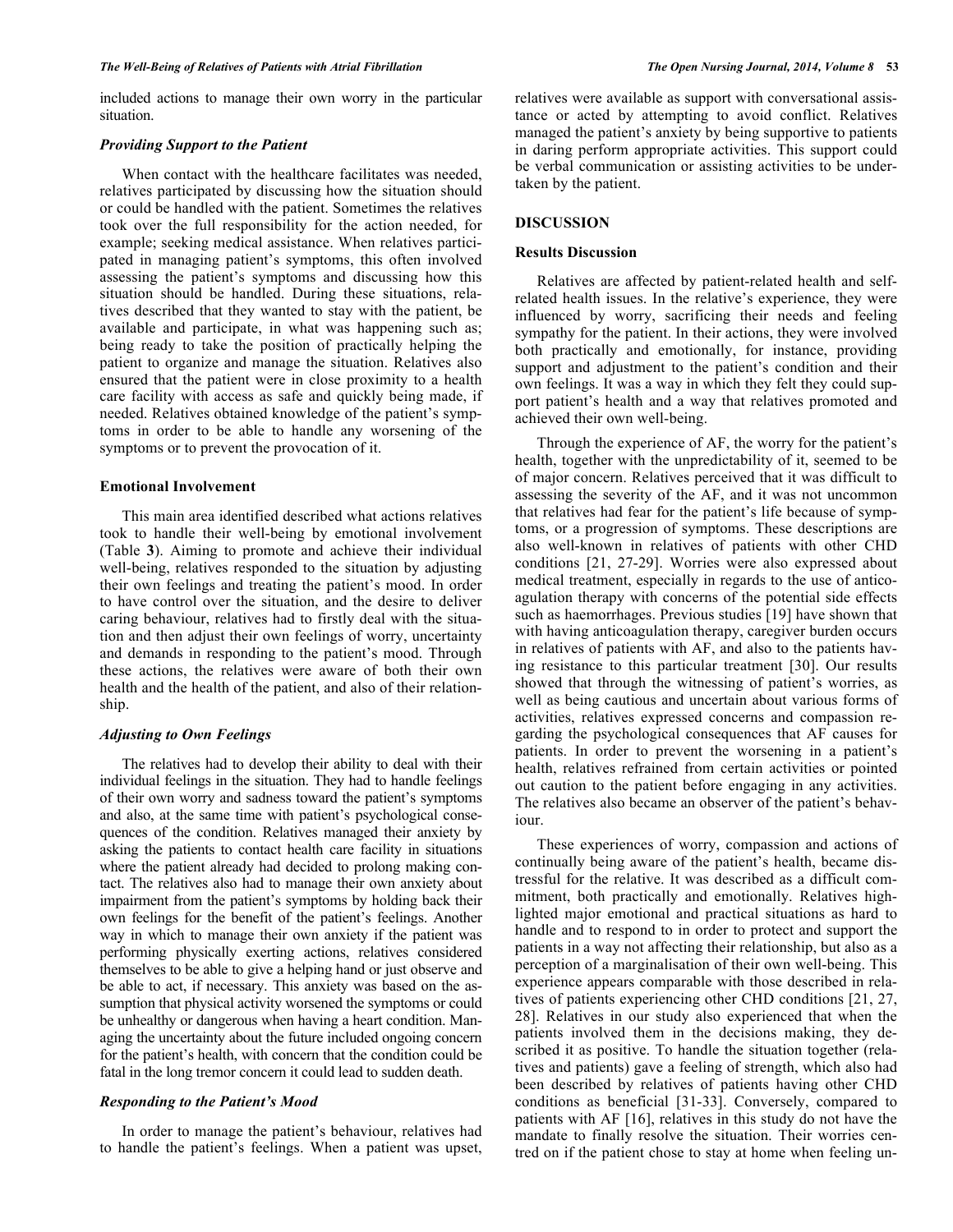well. In these situations, when the relatives had to adjust to the patient's feelings or decisions, they experienced reduced respect of their own space in the relationship, and fared badly in holding back feelings and needs. This also caused emotional distress. Previously, it has been said that CHD can lead to distancing, alienation and a strain in the relationship of relatives and patients [21, 34, 35], and from the patient's view overprotective behaviour or anxiety in relatives impaired their health [6, 36, 37]. Patients who have AF have expressed their condition as causing difficulties for their relatives [14, 15]. This insight make these patients feeling badly about how their relatives are affected.

Furthermore, result indicates that the experiences of relatives of patients with AF appear to be comparable to the experiences of patients with AF [15, 16]. Relatives' experiences seem to be expressed in a similar manner to relatives of patients with other CHD in regards to worry, uncertainty and by assessing the physical health of the patient as lifethreatening [27-29]. Relatives in other CHD also described their need for adjustment, responsibilities and their new role in comparable words [21, 29, 31-34]. The risk of caregiver burden has been highlighted in other CHD patients [37], where distress and depression have been found to be associated with the role of relatives. This is especially identified as difficulties in responding to a patient's behaviour and by having little control regarding the outcomes for the patient [38, 39]. These aspects may also be applied to the relatives of patients with AF.

Results indicate that being a relative is described as being a strength and resource to the patient. It is also been shown to be experienced as a feeling of alienation regarding knowledge and the experience of vulnerability. Relatives in this study expressed being in need of support and security concerning aspects of their own well-being. These experiences and consequences are, on the whole, still not recognized by healthcare professionals. Healthcare professionals should support both relatives and patients to deal with their anxiety and provide them with resources to better cope with AF. By mutually affecting each other, the well-being of relatives and patients cannot be isolated from each other. Therefore it is also necessary that relatives and patients become integrated in healthcare facilities together. There are interventions in CHD indicating that education and psychosocial support to relatives and patients led to an increased level of perceived control and satisfaction with life for both parties [40, 41]. This should also be instigated for patients with AF and their relatives.

#### **Methods Discussion**

In a qualitative study, researchers consider whether stability can be ensured throughout the research process regarding applicability, concordance, security and accuracy [42]. Regarding applicability [42], the chosen method utilised was CIT, because its credibility aimed at providing findings which are focused on solutions to practical problems. For this study, this was seen as beneficial when identifying experiences and actions taken in situations affecting well-being [22]. Conducting interviews was chosen as the method for data collection in order to gain a deeper understanding of the well-being of relatives. This allowed the relatives to elaborate their thoughts in detailed follow-up questions. Furthermore, in regards to applicability and CIT [22, 42], the selection of participants was identified by being a relative to a strategic sample of patients in an earlier study [16]. A limitation of the study could be that all data were collected from one hospital and from relatives of patients in need of acute cardiac care, being hospitalised due to acute symptoms related to AF. Another limitation could be that the sample consisted of predominantly women. A sample previously shown to be more vulnerable as caregivers than for male caregivers [5]. Regarding concordance, two pilot interviews were performed. These interviews were conformed consolidated adequately by the questions in that they were understandable and distinct with the aim [42]. If precision of the aim exists, a total of 100 situations are enough in the analysis, of why our data comprising 128 situations is quite sufficient to achieve so called saturation [22-24]. All of there searchers had experience of providing care to patients with AF from a cardiac care nursing context. By being attentive, reflecting together and not taking any findings for granted, the researchers were conscious of the risk of their preunderstandings. These pre-understandings, as well as reflecting on the questions, minimised the risk of misunderstanding during the interviews and analysis phases. In regards to security, data collection was strengthened by the fact that the first researcher conducted all of the interviews, but also by detailed prescription of analysis and categorisation. Security was also ensured by the data being processed repeatedly and thoroughly discussed until a consensus by all of the researchers was reached [25]. In regards to accuracy, CIT categorisation has been criticised for being both a subjective and difficult process [22, 23], and without doubt data can be categorised in more than one way. However, to enhance accuracy, it is possible to refer back and reflect to the transcribed situations.

# **CONCLUSION AND IMPLICATIONS**

This study has provided an insight into how AF affects the well-being of relatives through substantial worry and compassion for the patient. In an attempt to maintain and restore their individual well-being, relatives are required to adjust to, and support the patients by both practical and emotional involvement. By worrying and adjusting, they may lose integrity in the prioritisation of the patient's well-being. This study highlights that relatives and patients are in need of being viewed together not as an individual entity. Through knowledge regarding AF in acute and long-term situations, both relatives and patients must be prepared for problems that could take place in the home. In order to offer appropriate support, further research is needed in order to propose evidence-based care and draw up guidelines for both patients and relatives.

# **CONFLICT OF INTEREST**

The reseachers confirm that this article content has no conflict of interest.

#### **ACKNOWLEDGEMENTS**

We would like to express our warm and sincere gratitude to everyone who has supported us throughout this work, es